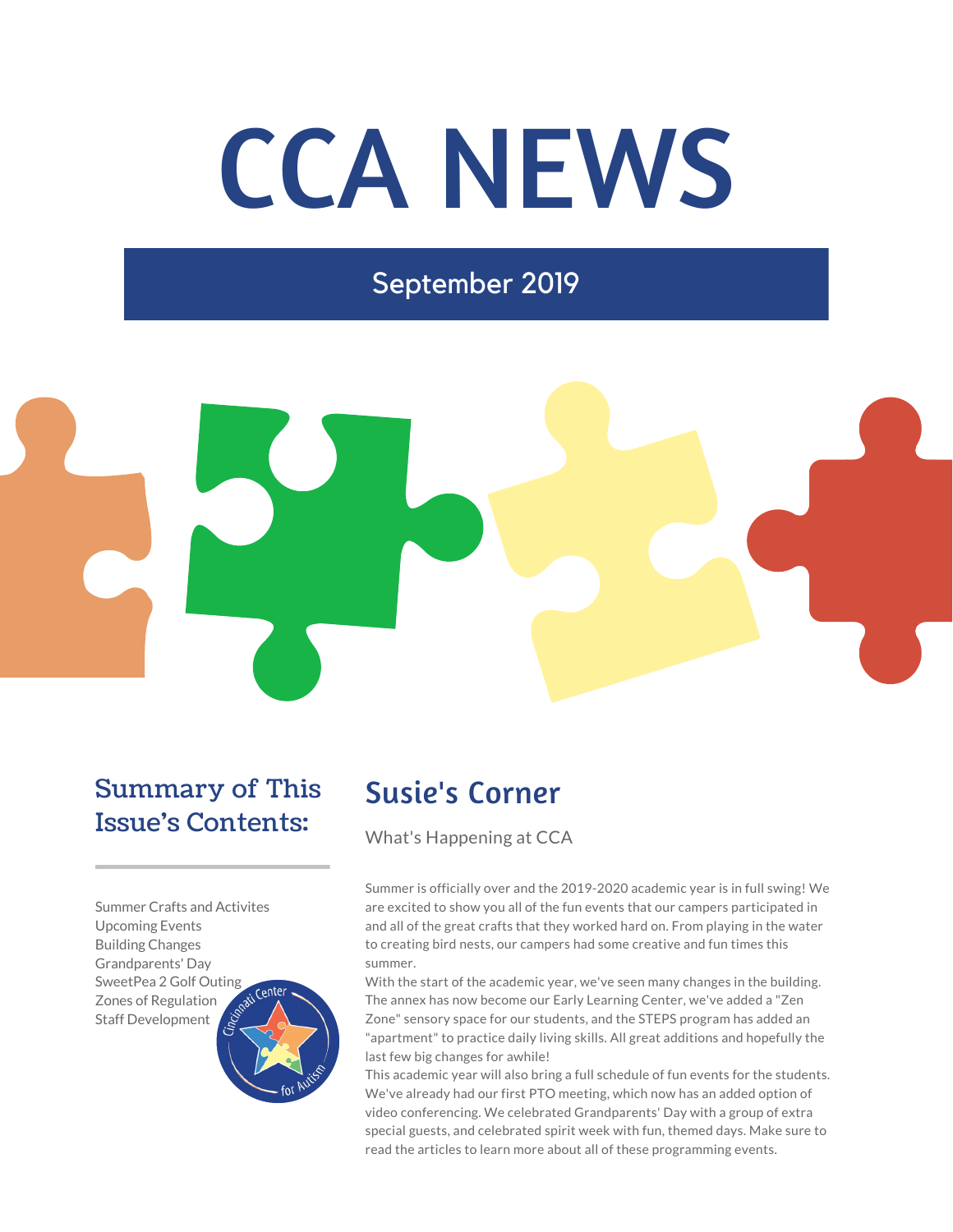## Summer Crafts and Events

Summer is full of fun for our students as they get to partake in a packed schedule of crafts, cooking, games, and more! Each of these activities targets different skills, such as following directions to make a snack, gross motor skills to play catch, science to make an effective bird nest, and fine motor skills to make a nature bracelet! Check out some of the pictures below of the campers having a ball and learning skills!

















### Upcoming Events

September 25th: Picture Day We are excited to welcome Walt Fouch of Walt Fauch Photography come to take group and individual pictures of our students.

September 27th: Phone Conferences Parents can schedule a time to touch base about the academic year and progress so far.

September 28th: SweetPea 2 Golf Outing

Join us for a day on the green! A scramble benefiting CCA will be held at Indian Ridge Gold Club in Oxford, Ohio. Don't miss out on this day full of fun and fundraising!

October 11th: Staff Development Students will get the day off as staff take the day for training and preparations.

October 18th: Fall Festival To welcome the changing season, students will partake in fall themed events and crafts during their day.

November 1st: Family Night Families and friends are invited to come to CCA after hours for a sensory-friendly night to enjoy with staff and classmates!

#### Contact Info

Cincinnati Center for Autism 305 Cameron Road Cincinnati, Ohio 45246 Office: (513) 874-6789 Fax: (513) 874-6787 Email: info@cincinnaticenterforautism.org Website: cincinnaticenterforautism.org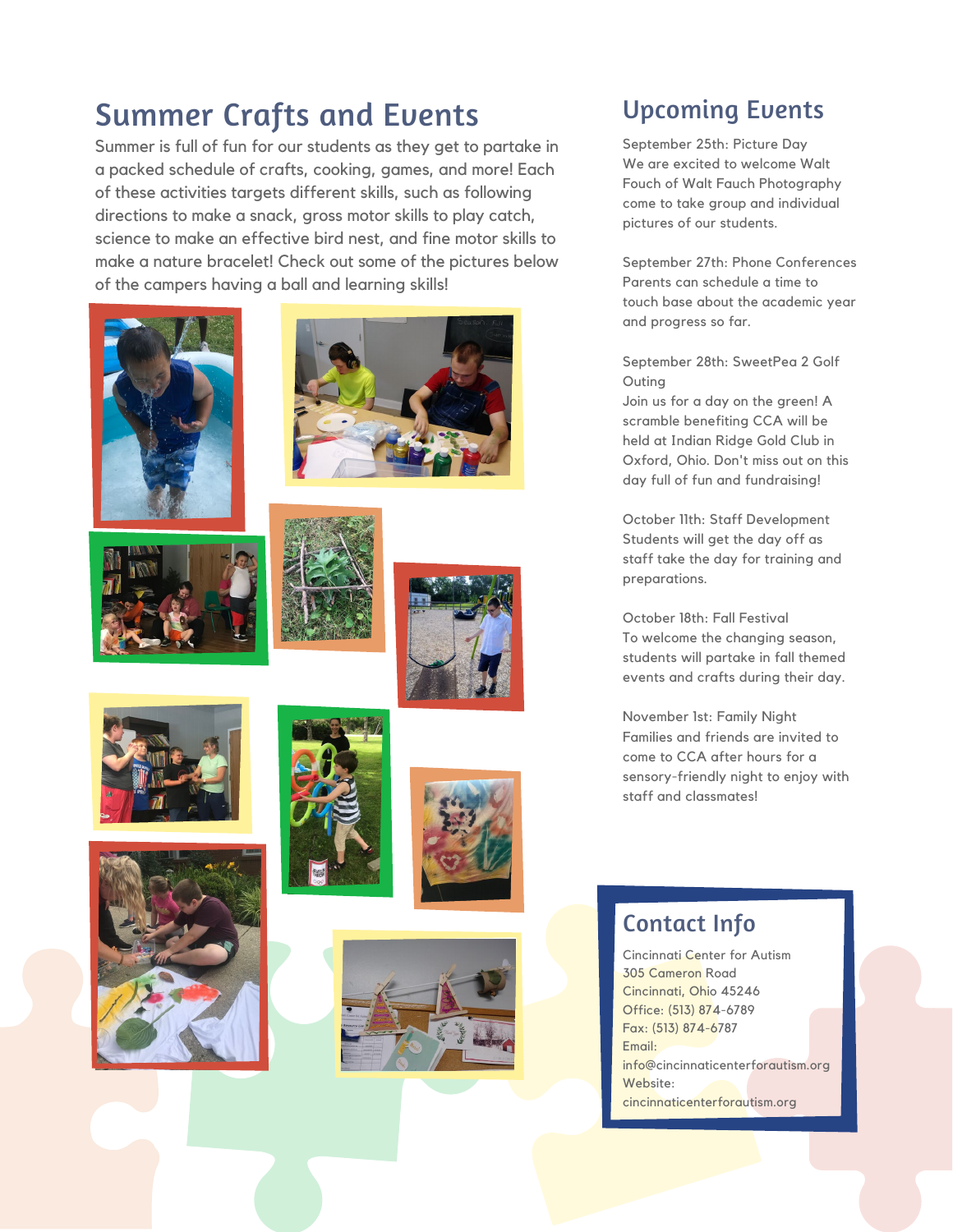## Building Changes

This summer we were hard at work prepping the building for big changes! We moved our Early Childhood Center to the annex, allowing more space for this ever growing program. The new Early Childhood Center emphasizes managing the learning environment in a way to efficiently promote learning by incorporating educational and behavioral practices. Staff's focus is to create an environment that is comfortable, safe, and responsive to the needs of young children. This is achieved through use of appropriate materials, emphasizing time and structure through schedule and routine, supporting students' behavior through positive supports, and incorporating sensory play. The combination results in an individualized plan that promotes each students' communication development, academic learning, and behavior management. These early interventions provide the skills students need for future success!

Our STEPS staff designed an "apartment" to promote daily living skills. Fully equipped with a bed, dresser, fridge, and microwave to resemble a functional apartment, this area helps students prepare for independent living. Each week, students take turns taking care of the apartment. They learn how to sort, fold, and put away laundry, make the bed, prepare snacks and meals, and clean and vacuum a living space. We are happy to give these students new opportunities to practice these skills.

CCA also has a new sensory room! Over the years, we have realized an increased need to not only provide our students with a safe place to de-escalate during crisis, but also for a separate, intentional space where our students can regulate outside of the classroom before they reach a crisis state. Our new sensory room is partially matted, with multiple wall visuals painted to encourage active participation in the regulation process through deep pressure and deep breathing. It is also equipped with a specially-designed sensory chair to decrease overstimulation, a weighted blanket for deep pressure input, and remote-controlled colored lighting. Not only is this a place where students can go when upset or frustrated, but it can also serve as a sensory break for those needing to energize their bodies, or simply as a place to learn what it means to regulate. We are excited to see the students already utilizing the space so effectively!











#### Contact Info

Cincinnati Center for Autism 305 Cameron Road Cincinnati, Ohio 45246 Office: (513) 874-6789 Fax: (513) 874-6787 Email: info@cincinnaticenterforautism.org Website: cincinnaticenterforautism.org